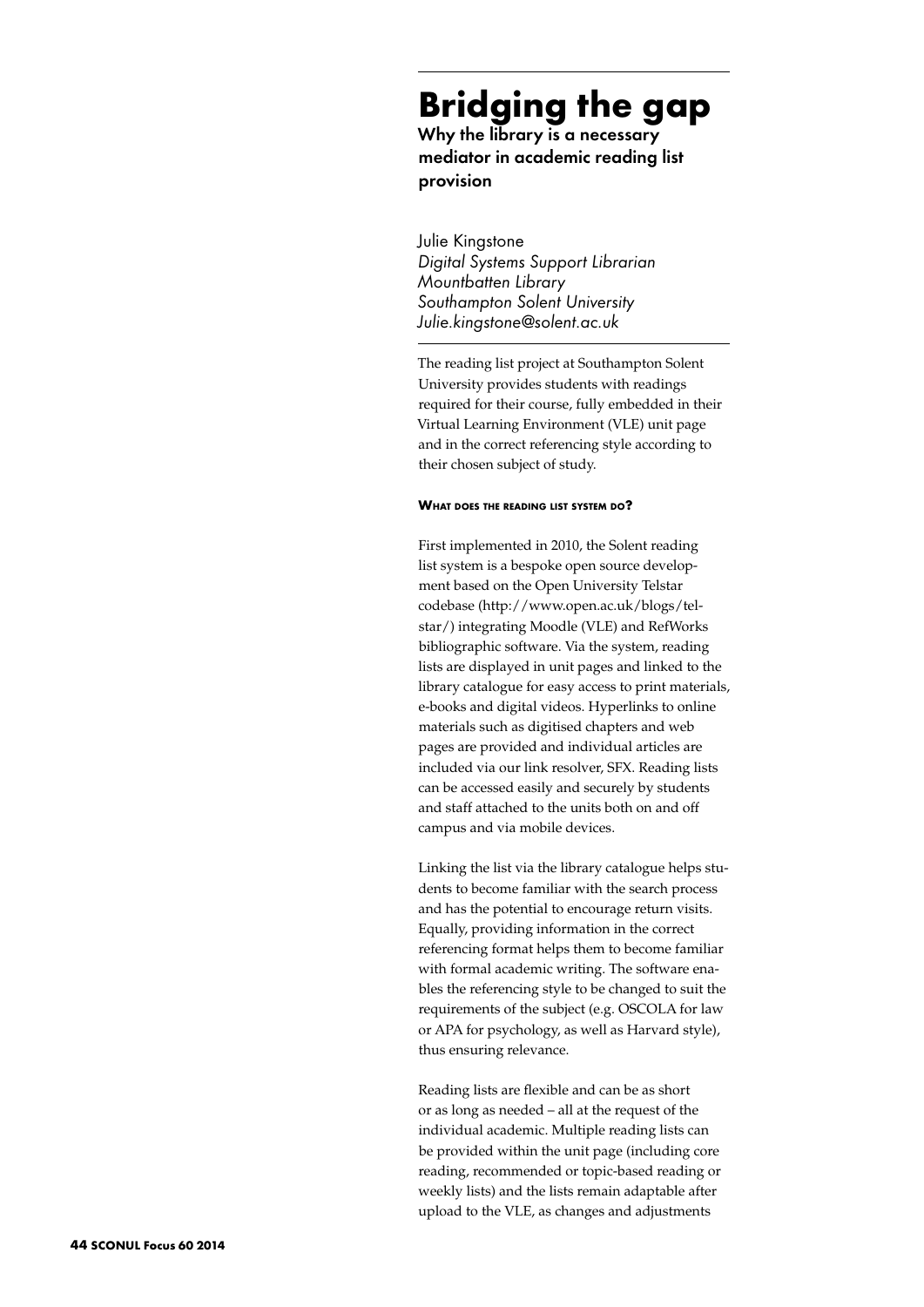are easily facilitated at any time by dedicated library staff.

## **How do we achieve this?**

Solent has a dedicated reading list team who process reading list and digitisation requests. Queries are sent directly to the reading lists mailbox (readinglists@solent.ac.uk) from the academic or through the relevant information librarian for the subject concerned. The service standard for a response to a request is two working days and ten working days for list upload. Continued communication is important in case of any problems or the need for further clarification. Bibliographic details are checked against the catalogue and newer editions added or sourced where necessary. To maintain service standards when demand is high, such as at the start of semesters, additional help is available (and gratefully received!) from information librarians and learning resource assistants. Items requiring digitisation are added as non-linked references in the first instance and the digitised material incorporated when available (e.g. once a scanned in-house item has been produced or a copy has been provided from the British Library). All items are provided in compliance with the Copyright Licensing Agency (CLA) licence.

Lists are created through the selection of the relevant item template (e.g. book, journal, journal article, video / DVD) and inputting the relevant details to form the correct reference. When available, the inclusion of an auto-lookup for the ISBN, ISSN, DOI or URL makes the process straightforward and provides links to a catalogue record, database or web page as appropriate. Alternative procedures come into play when these details are not available. The item references are created in RefWorks and stored in folders under each unit code for easy location. The folder structure is an important consideration for the final reading list format.

Once complete the list is published via Ref-Share and is pulled into the VLE from RefWorks through an RSS feed. The order and positioning of folders influences the final appearance of the list in the unit as each folder is a separate RSS feed containing one or more items. The list title can be specific or general and each list is accompanied by a distinctive eye icon to make it easily distinguishable from the rest of the unit page content. Students simply click into the list and then into the relevant reference to view either the item location or the actual text of the item. Additional notes or

section headings can be added to the list during the publishing process (as required by the academic), to provide extra information or guidance. Lists can also be imported between unit pages to save duplication of effort.

#### **So why is the library <sup>a</sup> necessary mediator?**

This service enhances learning through technology and is a way of both meeting student expectation and managing our library collections. In the current financial climate, where university budgets are tight and student expectations are higher because of increased fees, libraries need to find a way of providing more with less, to satisfy both student and academic needs. Providing interactive access to library resources and online material through linked reading lists is an important step towards achieving this.

The increasing diversity of our student demographic is in turn increasing the demand for remote access to library content and resources. Providing online links and digitised material through reading lists helps to provide required material to the student whether they are on or off campus, which must assist in meeting student expectation. Matching services to the needs of that evolving student demographic is especially relevant now that customer service excellence is a fundamental library standard at Solent. Providing reading lists through the library has benefits for academics, students and librarians. Academics are able to help students access the material they want them to use and their lists are automatically updated with newer editions when checked by library staff. Librarians are more aware of which materials are included in the lists and can therefore keep collections appropriate to need and up to date with newer editions, e-versions and any alternative title recommendations. Students can easily access online documents and print material through links to actual items or records with location details and therefore become more familiar with the library catalogue and the e-journal system.

Too much spoon-feeding? Not really, perhaps more of a library 'sat nav' for the search journey. References still need to be checked for accuracy by students, with online viewed dates or database names added and not all references click straight through to the item, so some navigation of systems and exploration of resources is still required. However, as student expectations continue to rise to the level of instant and immediate access, the provision of mediated reading lists is a manage